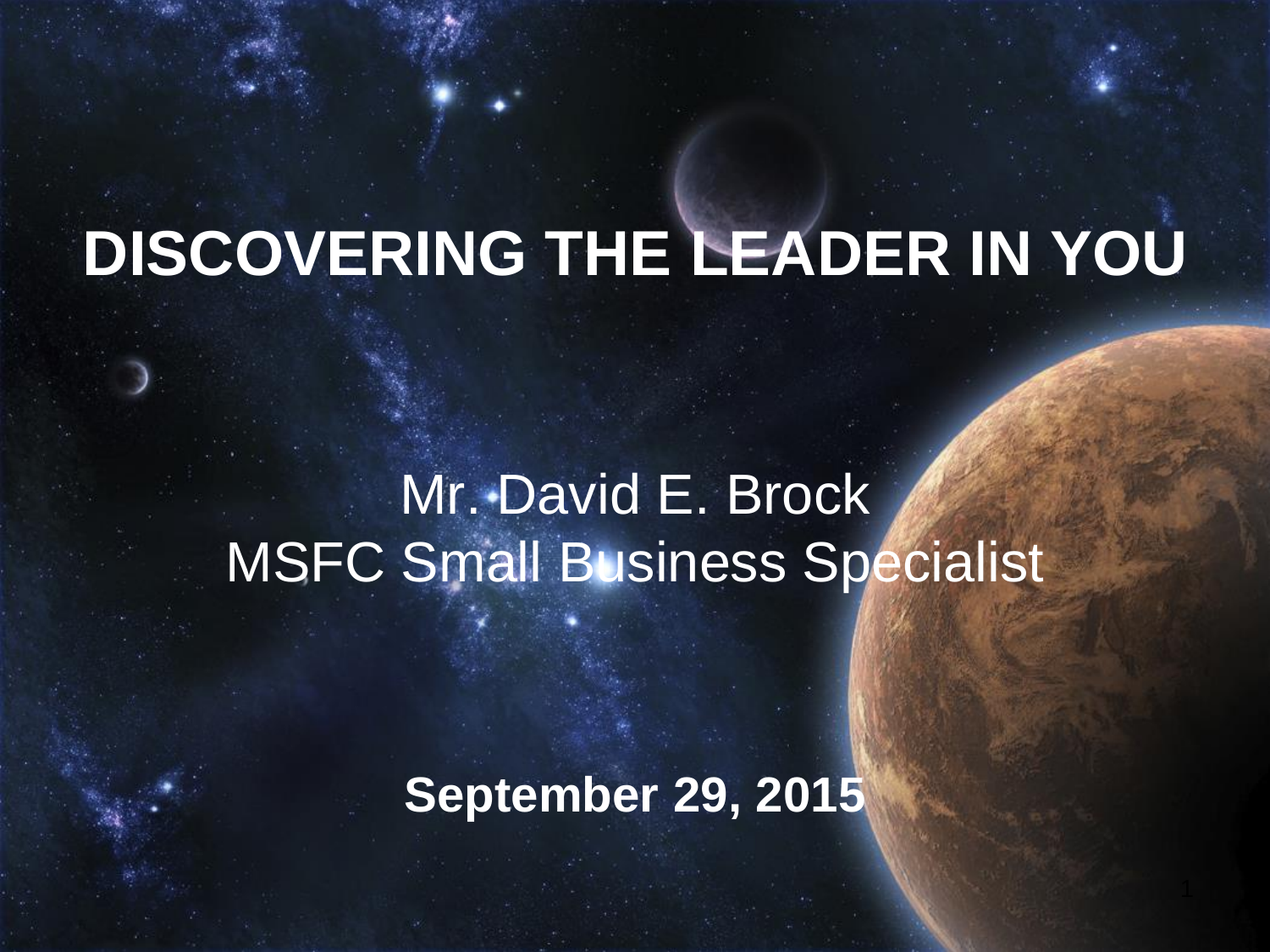## Discovering the Leader in You: Getting Started

- Am I morally and ethically setting a good example?
- Am I willing to lead by example?
- Am I a person the team can trust?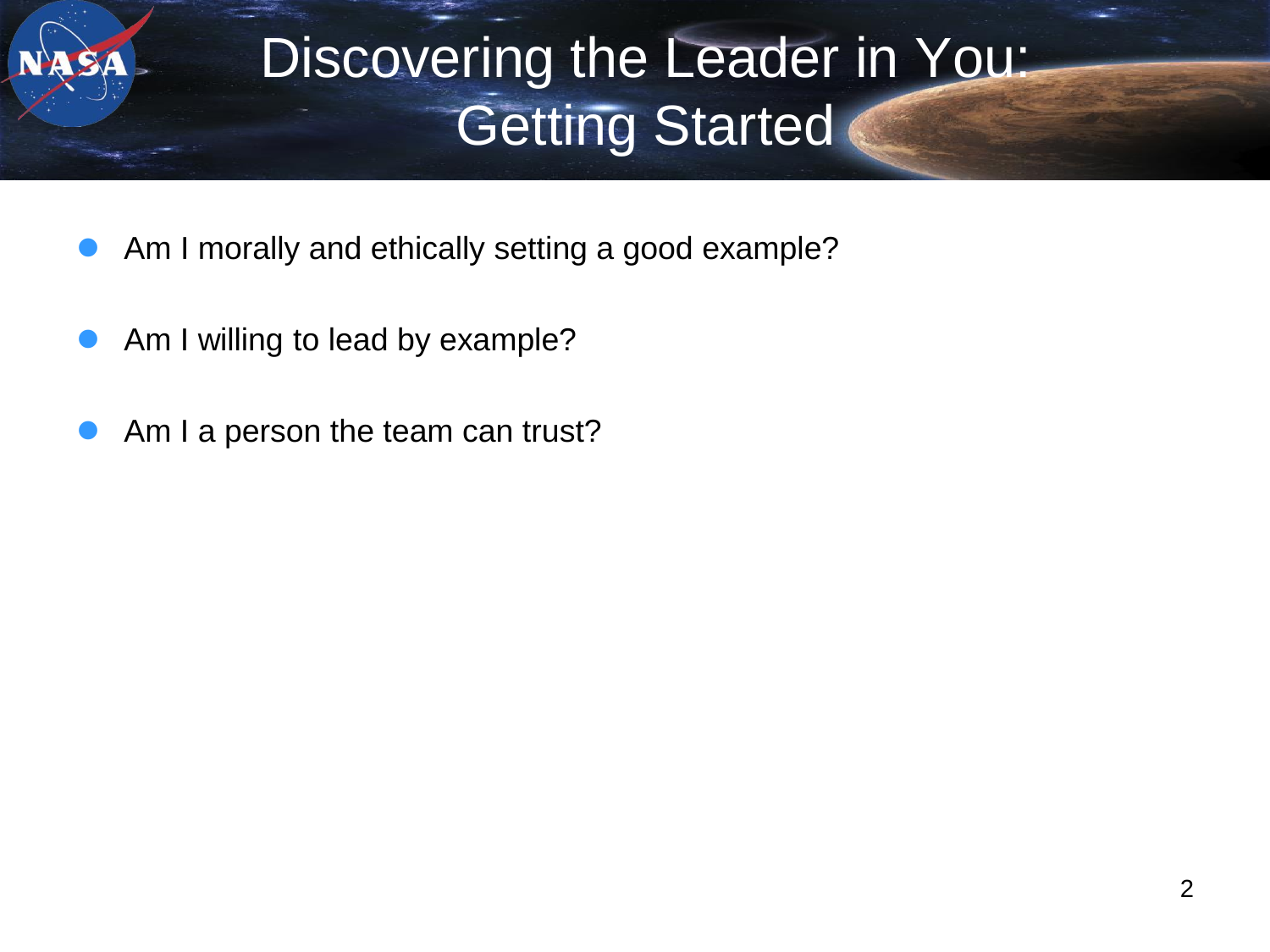## Discovering the Leader in You: The Attitude Connection

- According to Zig Ziglar, developing a positive attitude is the most important key to getting ahead in life, and is a critical key to becoming an effective servant leader.
- It has been said that 85 percent of those who get ahead in life do so because of a positive attitude…conversely more than 70 percent who fail do so because of a bad attitude.
- Developing a positive attitude will improve ones ability to:
	- $\triangleright$  communicate more effectively;
	- $\triangleright$  motivate the team more effectively; and
	- $\triangleright$  most importantly lead.
- Simply put, it is the fine line that separates winners from losers.
- Norman Vincent Peale said, "Positive thinking won't let you do anything, but will let you do everything better than negative thinking will".
- Remember, a positive you is a powerful you!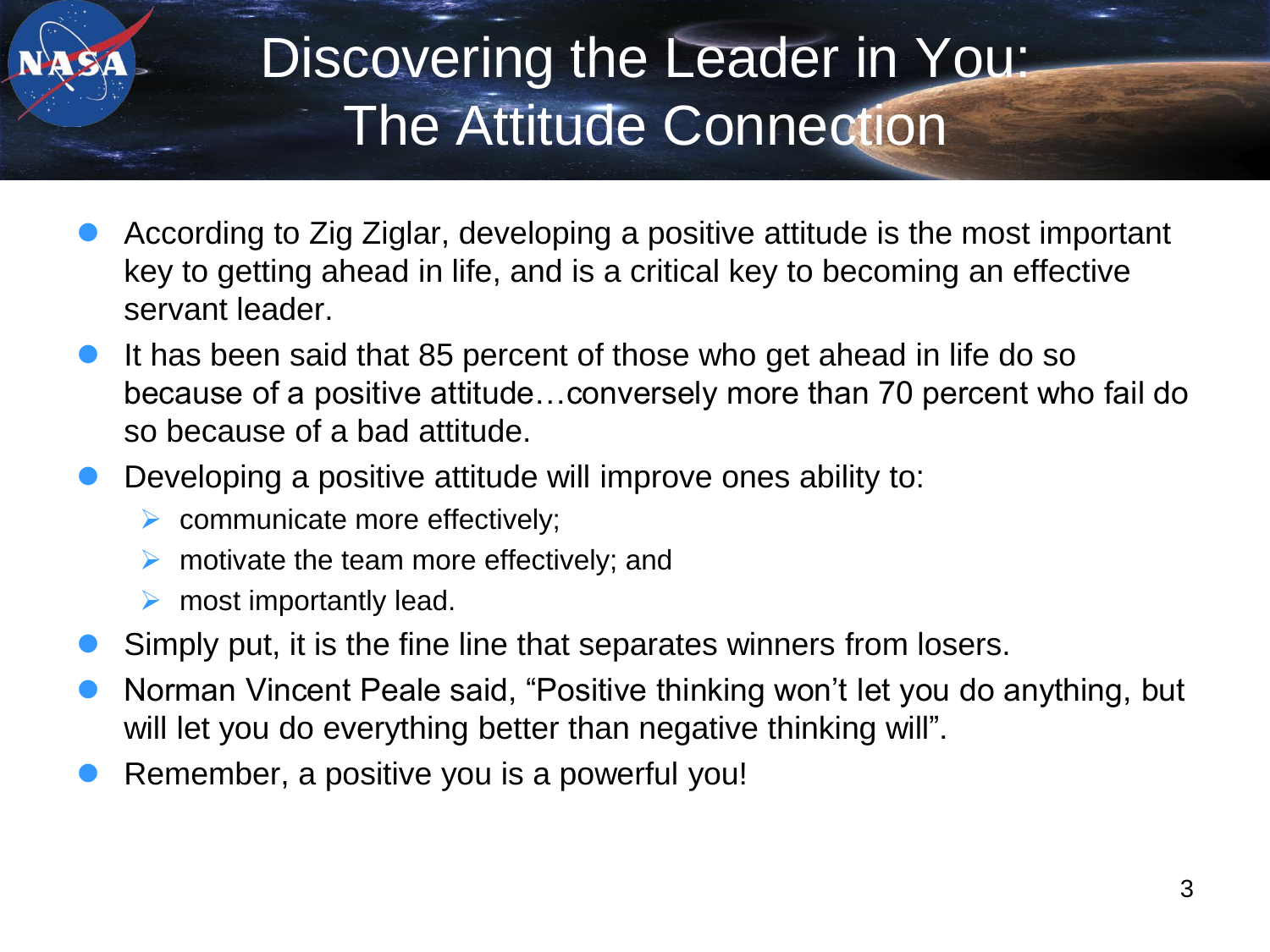## Discovering the Leader in You: It's All About the Team

- Need a team to obtain a dream.
- Know your team…take inventory of the team's resources, skills, and talents, then put them to work.
- Develop strategies for creating an effective advocacy program to gain additional support of the team's vision and mission.
- James Collin's in his book "Good to Great" said:
	- The who questions must come before the what questions.
	- $\triangleright$  Get the bad off the bus, and good on the bus, then figure out where to drive it.
	- Make sure the values of your team members align with your vision and values.
	- $\triangleright$  Put your best people on your biggest opportunities, not your biggest problems
- Remember, team is "together everyone achieves miracles!"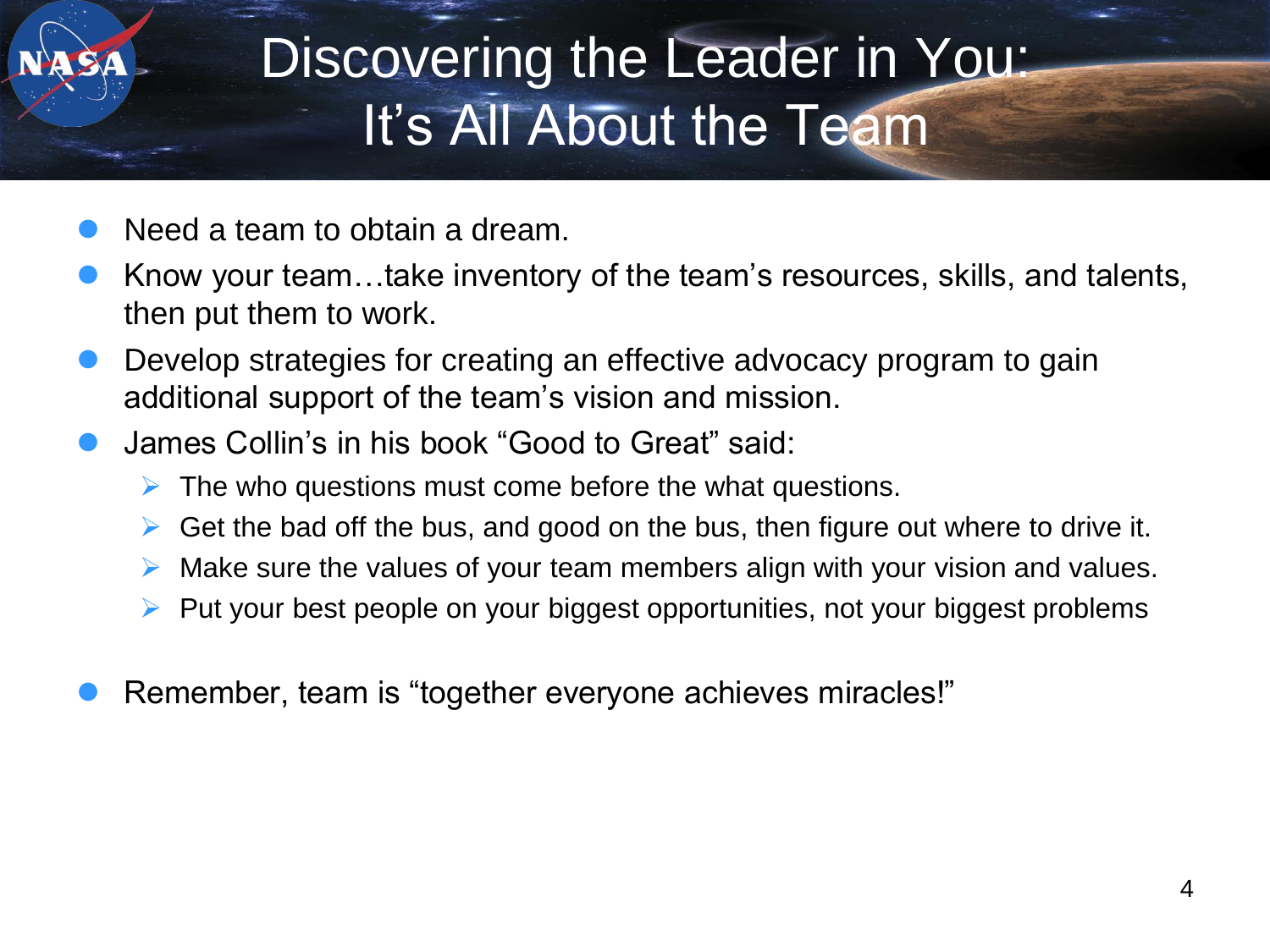## Discovering the Leader in You: Advocating the Program

- Key to recent program successes at MSFC was moving the Program away from a strictly regulatory based program to one of advocacy.
- External advocacy programs at MSFC:
	- ▶ Marshall Prime Contractors Supplier Council
	- $\triangleright$  Small Business Executive Leadership Team
- Internal advocacy programs at MSFC:
	- Procurement Small Business Action Team
	- MSFC Small Business Technical Coordinators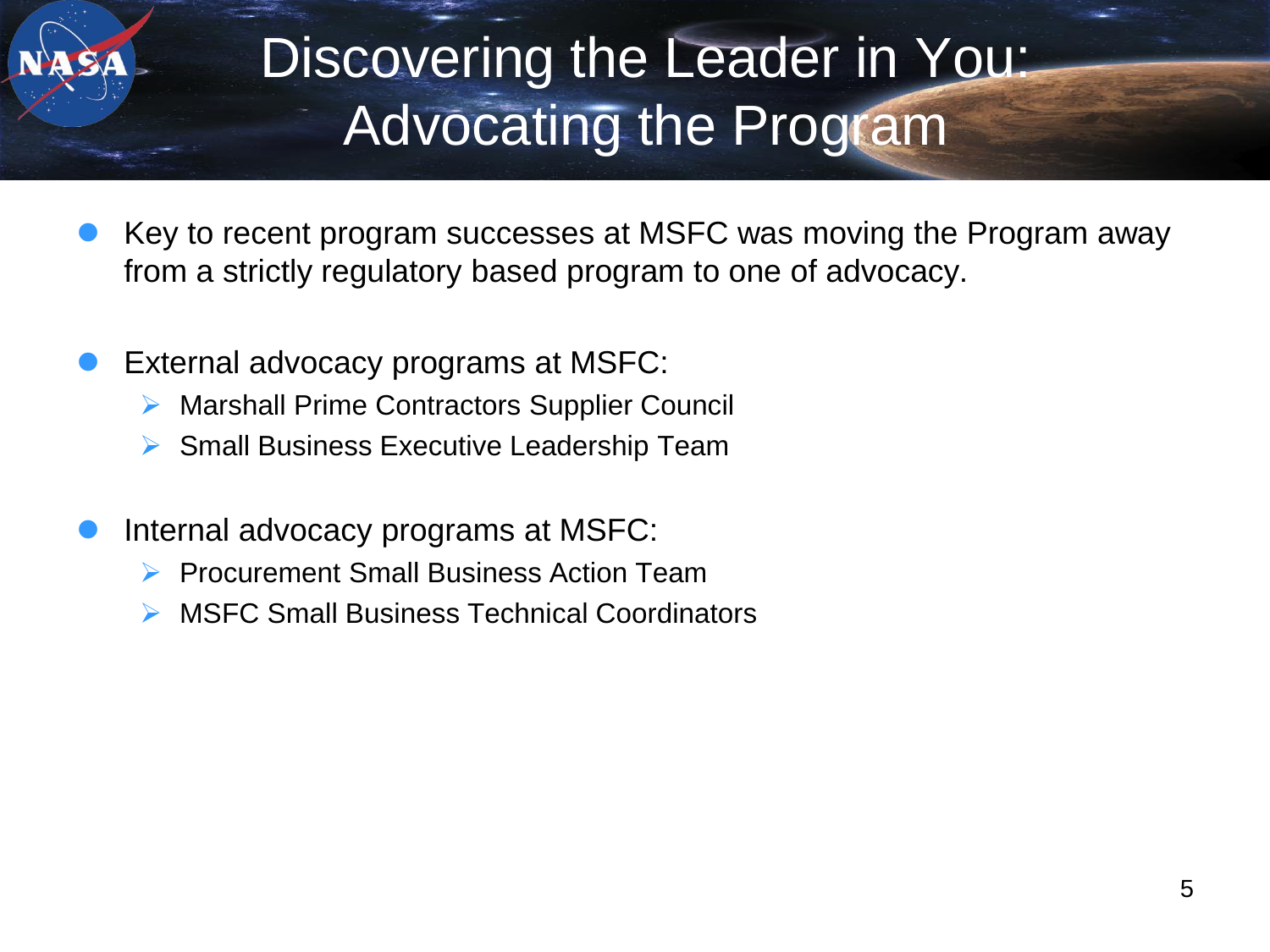### Discovering the Leader in You: Be a Motivator

- First thing to know about motivation is that it is not permanent, and secondly that people are motivated in different ways.
- Motivators:
	- $\triangleright$  Be an encourager, remember that discouragement destroys hope.
	- $\triangleright$  Be appreciative, remember the sure way to lose something is not to appreciate it.
	- $\triangleright$  Learn to look for the good in others.
	- Treat people properly, people respond in kind.
	- $\triangleright$  Praise team members for a job well done.
	- $\triangleright$  Share the glory.
	- $\triangleright$  Let team members know how valuable they are.
	- $\triangleright$  Let team members know you respect them and appreciate their work...true respect in others is the bedrock of motivation.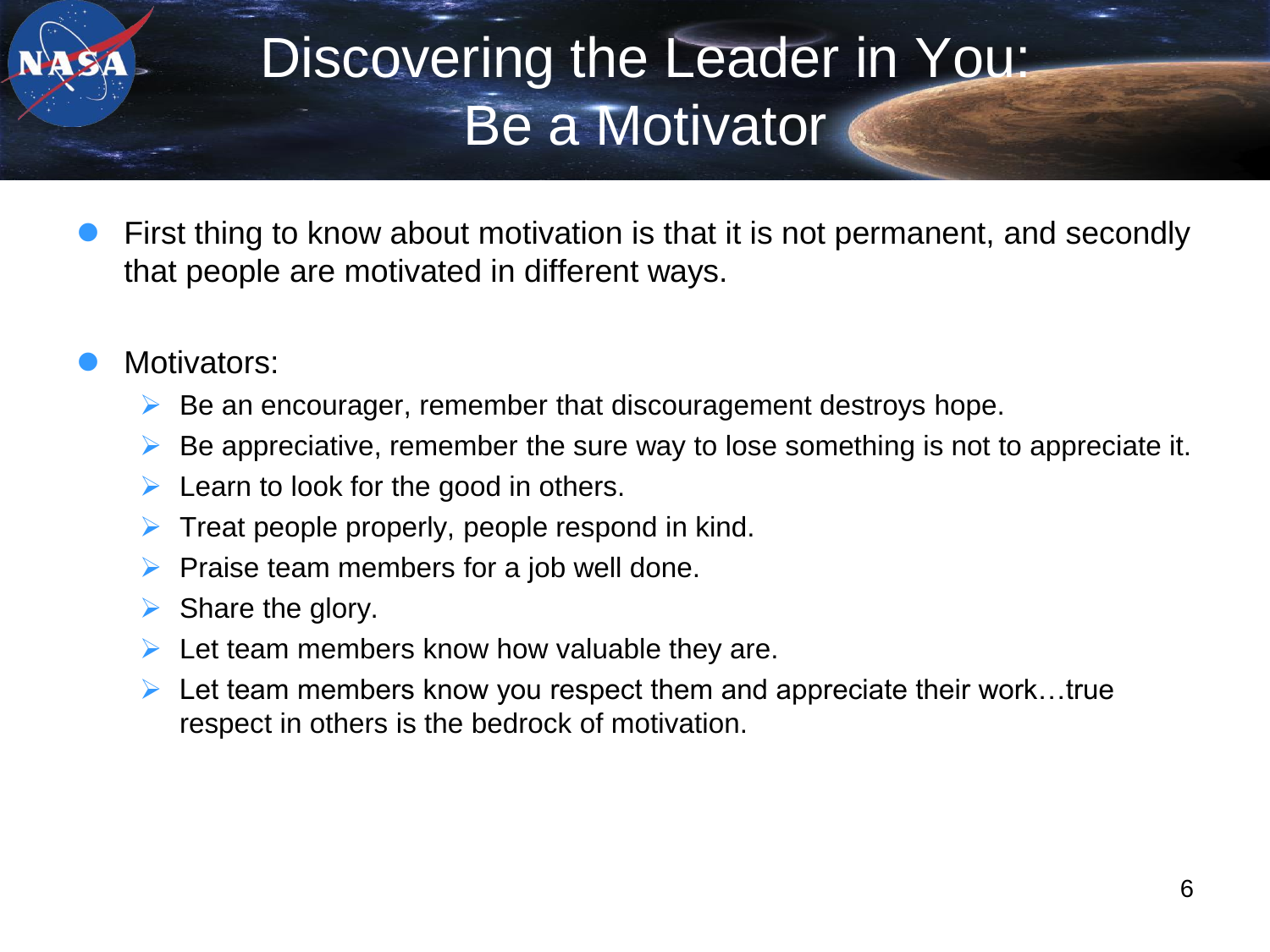#### Discovering the Leader in You: Be a Coach

#### Keys to effective coaching:

- $\triangleright$  Enroll people into you thinking, your vision, your dream.
- $\triangleright$  Make goals team goals.
- $\triangleright$  Share the glory, accept the blame.
- $\triangleright$  Take an active role, be a mentor.
- Be open and receptive to suggestions and recommendations.
- Be a good listener, recognizing that communication is a 2-way street.

President Harry Truman said, "Leadership involves getting others to willingly move into a new direction in which they are not naturally inclined to move on their own".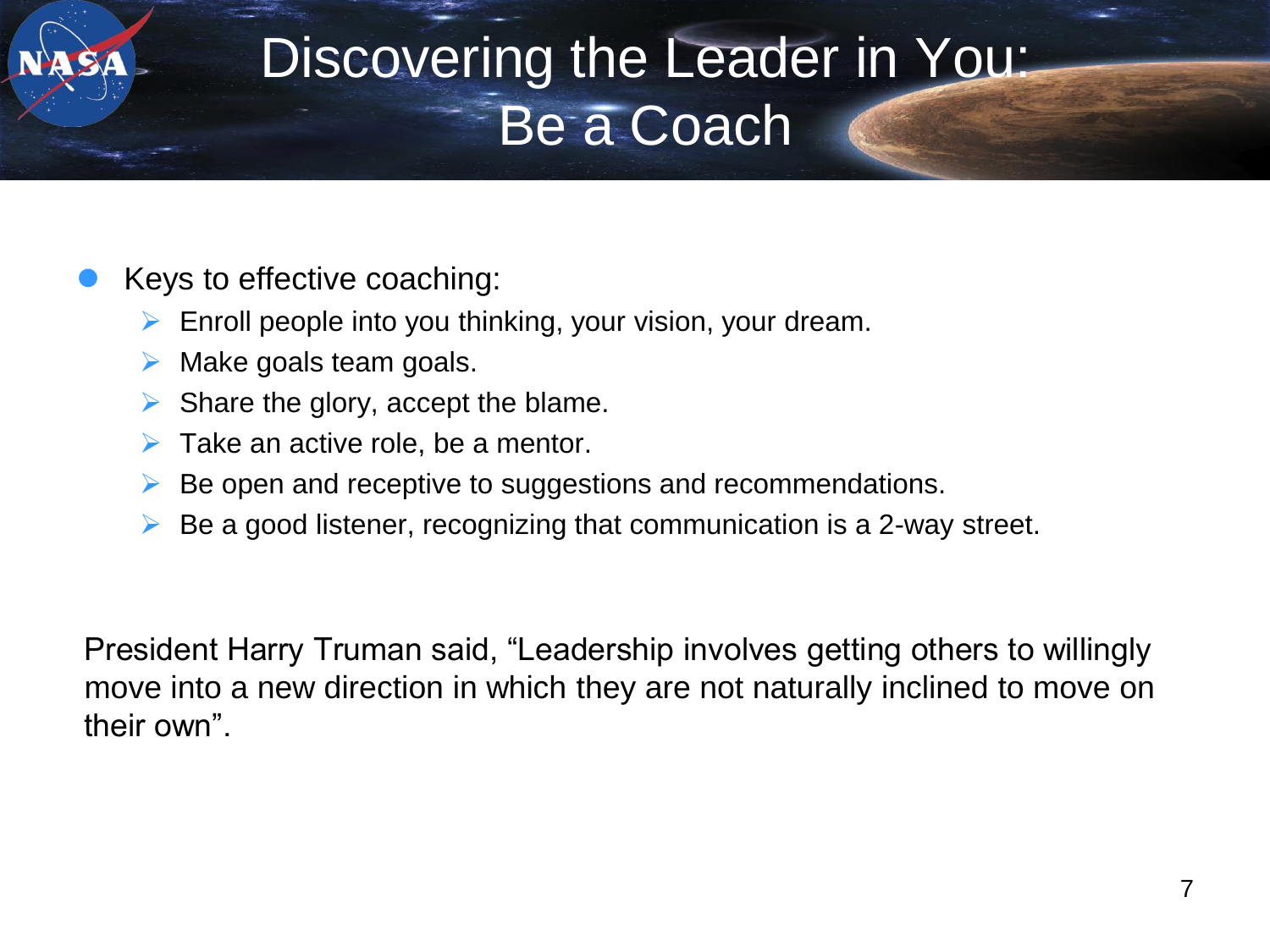## Discovering the Leader in You: Improving Your Serve

 Aspiring to become a servant leader is the most important key to effective leadership...people do not care how much you know until they know how much you care.

#### Andrew Carnegie said:

"Giving is the highest manifestation of the one's true nature and that no man can become rich unless he enriches others."

#### Zig Ziglar said:

"Your rewards in life will match your service, the way you achieve your goals in life is by helping others achieve their goals, that real winners in life get what they want by helping others get what they need, and "Win Win" means if I help you win, I win too"

 Arthur Ashe said, "From what you get you can make a living, but what you give is what makes a life".